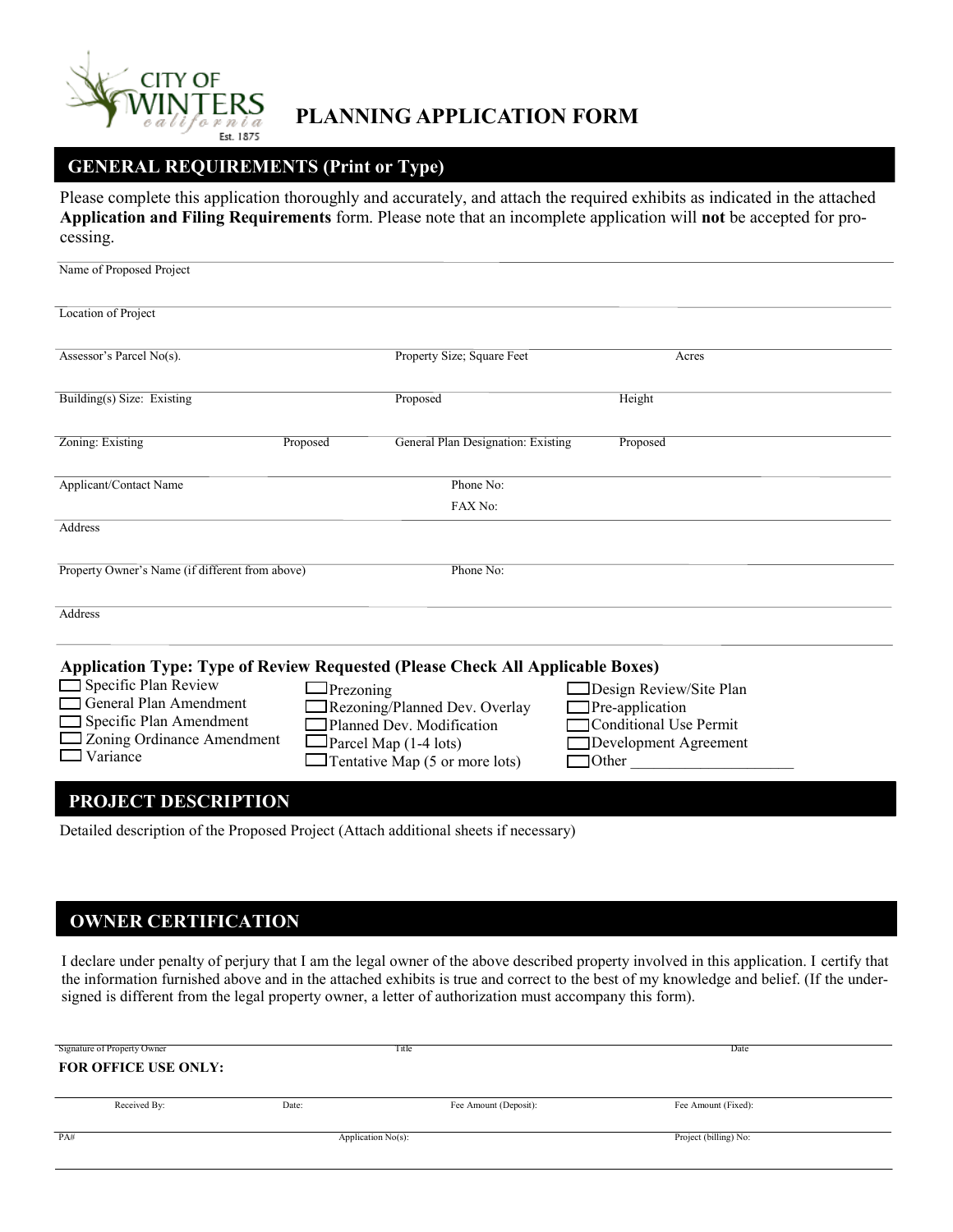## **APPLICATION PROCEDURE AND FILING REQUIREMENTS**

## **SECTION 1: Application Procedure & General Filing Requirements**

### **A. Pre-application Review**

*It is recommended for projects of a more complex nature, that the applicant submit a pre-application proposal prior to submission of the formal application. This will allow the Planning, Building and Public Works staff to review the request and provide input on potential environmental concerns, zoning and engineering requirements, and specific traffic, site planning, landscaping, and building design criteria. This early review and input by staff should save the applicant possible delay and expensive plan revisions later in the process.*

### **B. Initial Submittal—Due when initial application is filed with the City**

 *(Note: Some items listed below may not be required based on type of application, Refer to Section 3, Table 1)* 1. Completed Planning Application Form.

- 2. Applicant Narrative / Justification Statement.
- 3. Environmental Information Form.
- 4. Filing Fees and Fee Agreement.
- 5. Project Contact Labels. (See Section 3, Table 1, for required sets) Typed gummed labels for all persons who need to be contacted in connection with the project to be notified such as legal property owner, applicant, architect, engineer, etc.
- 6. **Twelve sets of the Project Development Review Information** (see Section 3, Table 1, Part 2) to be reviewed by staff for completeness and accuracy. Fewer sets may be required for minor applications.
- 7. One materials / color board.
- 8. One set of colored elevations.
- 9. One electronic set of all plans.
- 10. Other: Depending on the nature of the project, additional descriptive materials may be required such as models, sight line studies, computer overlay graphics, and/or a streetscape perspective.

**C. Final Submittal- Due once application has been determined complete and ready for further processing**  *(Note: Some items listed below may not be required based on type of application. Refer to Section* 3, *Table* 1, *i.e. final submittal may not be required for minor applications)*

- 1. Twelve (12) sets of the Project Development Review Information (see Section 3, Table 1, Part 2)
- 2. A revised set of colored plans to include: a detailed site plan, conceptual landscape plan, illustrative building elevations, and any necessary cross-sections.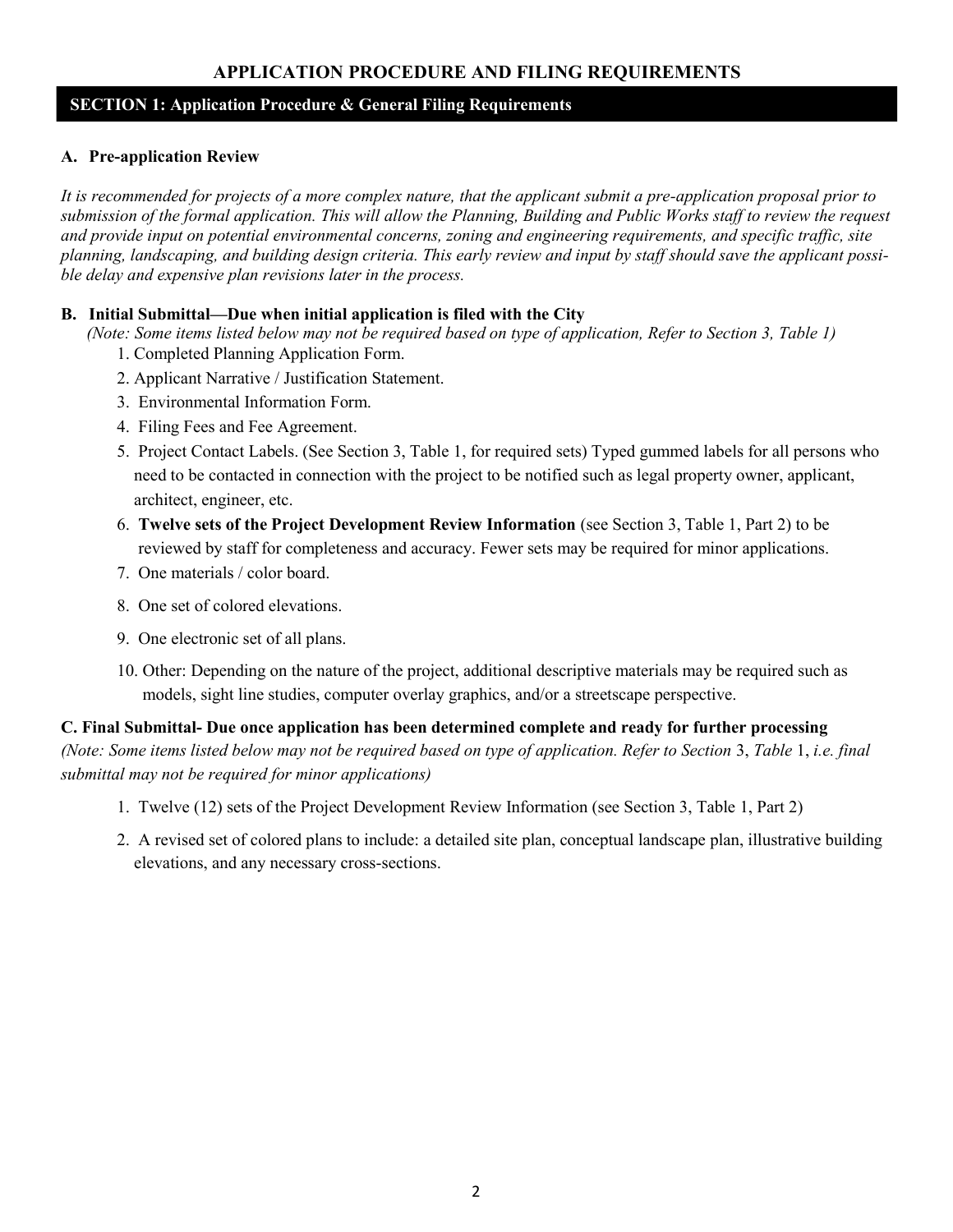## **SECTION 2: Plan Preparation Guidelines**

- 1. All plans shall be drawn on uniform sheets of 11" x 17" or 24" x 36". However, for minor application reviews such as minor modifications, plans may be  $8\frac{1}{2}$ " x 11" in size as long as all necessary information has been provided and plans are clearly legible.
- 2. All site and landscape plans shall be drawn to an engineering scale of 1"=20'; 1"=30'; 1"=40'; or 1"=50' with the scale clearly labeled.
- 3. All elevations shall be drawn to an architectural scale no smaller than 1/4"= 1'.
- 4. All required plans shall be collated and stapled together into development package sets and shall be folded to the following specifications. Each set shall be:
	- a) folded lengthwise in half with the text inside
	- b) fold the two opposite edges back over to meet the spine of the original fold
	- c) then, beginning on one long end fold in 2 or 3 sections as necessary to result in a rectangular set approximately 8½" x 11" in size (accordion style).

### **Colored plans shall be rolled rather than folded.**

\* It should be noted that additional sets of plans may be required for distribution.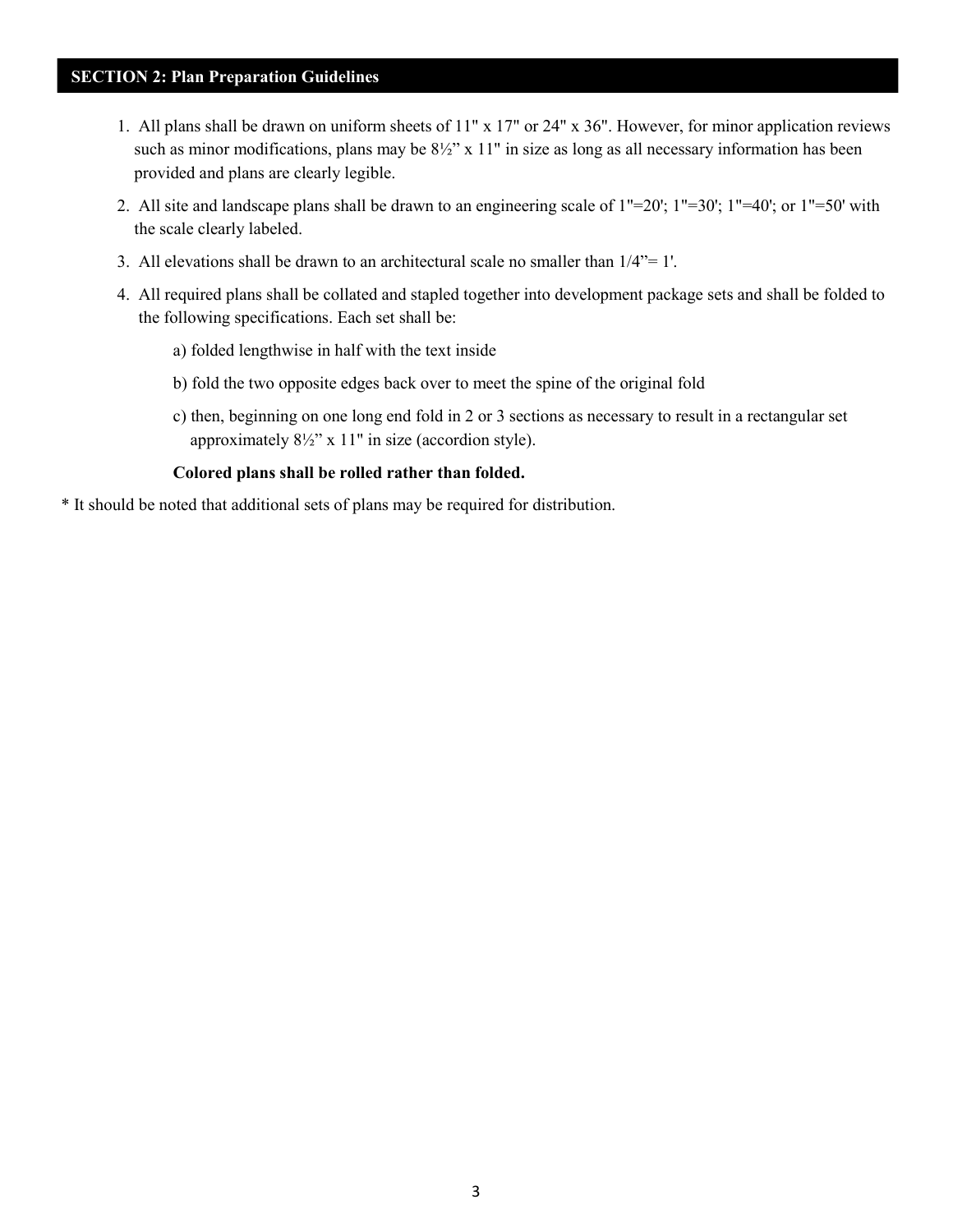## **SECTION 3: Application Submittal Requirements**

The following information is required to process planning applications. An "X" in a cell means the information is required for that particular application. Applicants are responsible for providing a complete and accurate submittal package which will allow the city to evaluate the application. The initial submittal requirements are due when the application is filed with the City (at filing deadline). The final submittal requirements are due once the application has been determined complete and ready for further processing. These plans will then be used to prepare final conditions and will be distributed to Planning Commission/City Council. Staff will notify project applicant when the final submittal package is due.

| <b>General Project Information</b>                           |                                         |                            |                        |                                               |               |                           |                                     |
|--------------------------------------------------------------|-----------------------------------------|----------------------------|------------------------|-----------------------------------------------|---------------|---------------------------|-------------------------------------|
| Submittal<br>Requirements                                    | General /<br>Specific Plan<br>Amendment | Rezone &<br>Preliminary PD | Final PD &<br>Revision | Tentative Map /<br>Parcel Map<br>Applications | Design Review | Conditional Use<br>Permit | Variance &<br>Minor<br>Modification |
| Completed Application Form<br>(Signed by the Property Owner) | X                                       | X                          | X                      | X                                             | X             | X                         | X                                   |
| Applicant Narrative /<br>Justification                       | X                                       | X                          | X                      | X                                             | X             | X                         | X                                   |
| <b>Environmental Information</b><br>Form                     | X                                       | X                          | X                      | X                                             | X             | X                         | X                                   |
| Signed Fee Agreement                                         | X                                       | X                          | X                      | X                                             | X             | X                         | X                                   |
| Fee                                                          | X                                       | X                          | X                      | X                                             | X             | X                         | X                                   |
| <b>Project Contact Labels</b>                                | 3 sets                                  | 3 sets                     | 3 sets                 | 3 sets                                        | 3 sets        | 3 sets                    | 3 sets                              |
| Title Report                                                 | X                                       | X                          | X                      | X                                             | X             | X                         | X                                   |
| Legal Description                                            | X                                       | X                          | X                      | X                                             | X             | X                         | X                                   |
| Contextual Map                                               | X                                       | X                          | X                      | X                                             | X             | $X^*$                     | $X^*$                               |

| <b>Project Development Review Information</b> |   |                                         |   |                                      |    |                        |   |                                               |   |                  |       |                           |       |                                     |
|-----------------------------------------------|---|-----------------------------------------|---|--------------------------------------|----|------------------------|---|-----------------------------------------------|---|------------------|-------|---------------------------|-------|-------------------------------------|
| Submittal<br>Requirements                     |   | General /<br>Specific Plan<br>Amendment |   | Rezone &<br>Preliminary<br><b>PD</b> |    | Final PD &<br>Revision |   | Tentative Map /<br>Parcel Map<br>Applications |   | Design<br>Review |       | Conditional<br>Use Permit |       | Variance &<br>Minor<br>Modification |
| <b>INITIAL/FINAL</b>                          |   | F                                       | I | F                                    | I  | F                      |   | F                                             |   | F                | I     | F                         | Ι     | F                                   |
| Site Plan (12 sets)                           | X | X                                       | X | X                                    | X  | X                      | X | X                                             | X | X                | $X^*$ | $X^*$                     | $X^*$ | $X^*$                               |
| Building Elevations / Floorplans (12 sets)    |   |                                         |   |                                      | X  | X                      |   |                                               | X | X                | $X^*$ | $X^*$                     | $X^*$ | $X^*$                               |
| Materials / Color Board (1 set)               |   |                                         |   |                                      | X  | X                      |   |                                               | X | X                | $X^*$ | $X^*$                     |       |                                     |
| Conceptual Landscape Plan (12 sets)           |   |                                         |   |                                      | X  | X                      |   |                                               | X | X                | $X^*$ | $X^*$                     |       |                                     |
| Parking Lot Shading Plan (12 sets)            |   |                                         |   |                                      | X  | X                      |   |                                               | X | X                | $X^*$ | $X^*$                     |       |                                     |
| Conceptual Grading Plan                       |   |                                         |   |                                      | X  | X                      | X | X                                             | X | X                |       |                           |       |                                     |
| Tentative Map (12 sets)                       |   |                                         |   |                                      | X# | X#                     | X | X                                             |   |                  |       |                           |       |                                     |
| 8.5" x 11" Reductions of all Plans (1 set)    |   | X                                       |   | X                                    |    | X                      |   | X                                             |   | X                |       | X                         |       | X                                   |
| Colored Landscape Plans (1 set)               |   |                                         |   |                                      |    | X                      |   |                                               |   | X                |       | $X^*$                     |       |                                     |
| Colored Elevations (1 set)                    |   |                                         |   |                                      | X  | X                      |   |                                               | X | X                | X     | X                         |       |                                     |
| Streetscape Perspective                       |   |                                         |   |                                      |    | X                      |   |                                               |   | X                |       | X                         |       |                                     |

\* Required number of sets are dependent upon nature of the application. Those which are minor in nature, shall only be required to submit 4·sets of plans, rather than 12, and may not be required to submit material samples. Additionally, at the discretion of the Planning & Building Department, plans for minor projects such as minor modification, may only be required to be submitted in  $8\frac{1}{2}$ "x 11" format.

If a tentative map is involved, please submit additional copies with the package.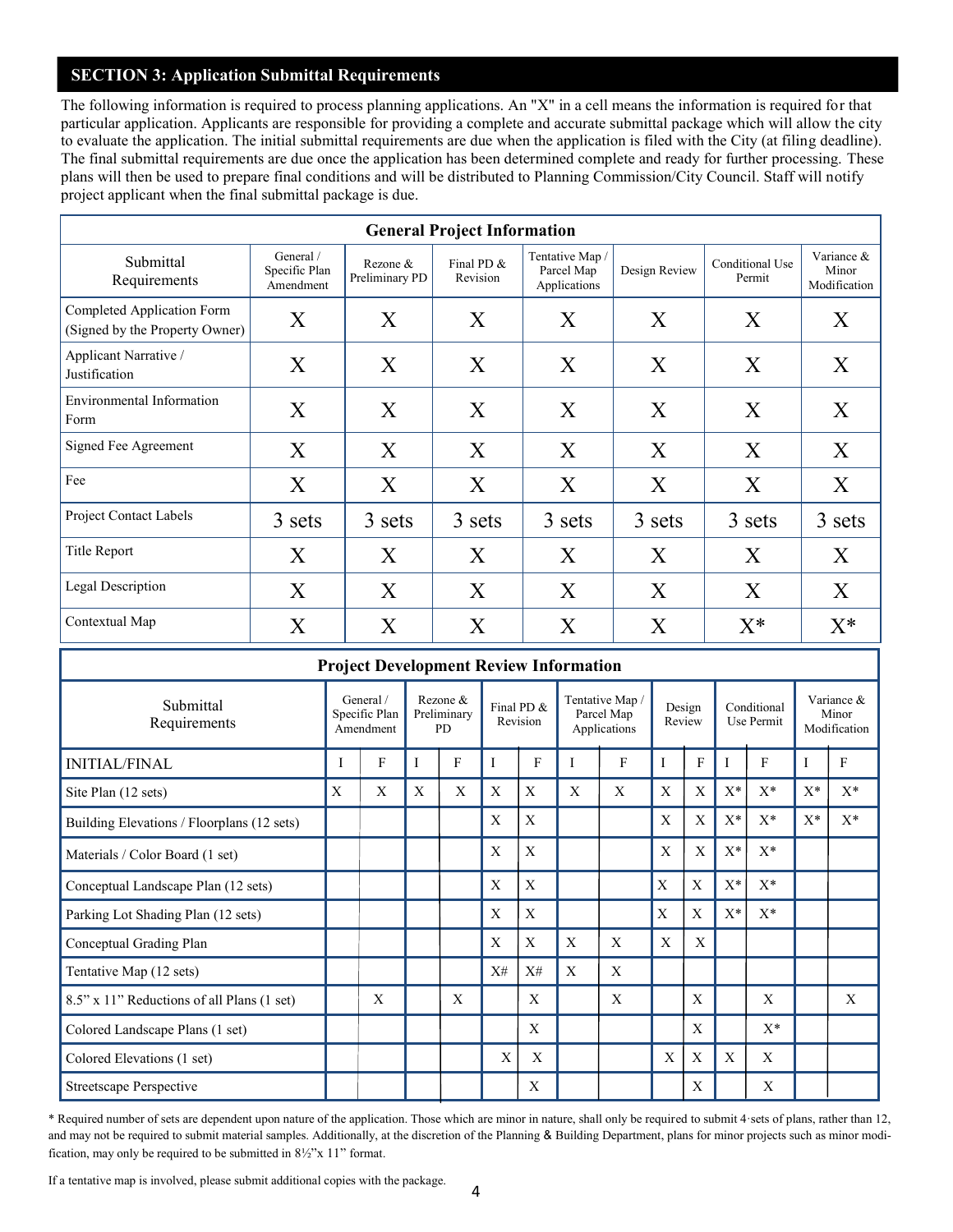### **SECTION 4: Explanation of Matrix Information**

**Application Form, Fees, and Environmental Information Form.** Only one form is required for all applications; do not submit separate applications for the different requested actions. Fees are according to entitlement.

**Applicant Narrative/Justification.** This is a written narrative provided by the project proponent explaining the application request, project description and goals, and justification statement if any deviation from approved or standard code is requested. In the case of a request for a General Plan amendment, the applicant should provide written justification as to why and how a change in the approved General Plan would provide benefit to the community.

**Project Contact Labels**. Typed gummed labels for all persons who need to be contacted in connection with the project, (e,g .. Applicant, Engineer, Architect).

**Title Report.** This is required unless specifically waived by the Public Works Staff.

**Legal Description.** This can be obtained from the Title Report. Lot Line Adjustment/Mergers require descriptions of both the existing and proposed properties, Check with Staff for other requirements.

**Contextual Map.** This is a map that shows the location of the site and the relationship of the proposed project to existing surrounding properties, buildings, and site features, This map shall indicate the proposed project site plan, all parcel lines and streets, location and use of structures, adjacent access and circulation, and existing zoning and land use within an approximately 300-foot radius, Aerial photographs may be used if features are properly labeled.

**Site Plans.** The following information is required to be included on all plans in order for the plan to be considered complete. Information may be provided on more than one page for legibility, if necessary.

Name, address, and daytime phone number of the applicant and the author of the plan.

Date of preparation of plan, scale, and north arrow, North must be at the top of the site plan, A small vicinity map shall be located in the upper right hand corner of the plan, or attached as a separate map, with the project site located in relation to major streets and landmarks.

Property lines and lot dimensions, square footage, Assessor's Parcel Number, address and APN's of the adjacent properties.

Existing and proposed easements. State the purpose of the easement (i.e., access, PUE, etc.) If requesting abandonment of an easement, include a statement on the plan which contains the legal description of the easement, plus the County Recorder's book and Page numbers, date easement was granted, who granted the easement, for what purpose the easement was granted and whether the easement has been used.

Drainage structures and direction of surface flow (if not included on a conceptual grading plan).

Locations of all buildings and other structures, including existing fencing, both on the property and within 200 feet of the site.

#### **Dimensioned locations of:**

Street dedications and improvements (existing and proposed), including overhead utilities.

Access, for vehicular, bicycles, and pedestrian, showing service area and points of ingress and egress.

Off street parking and loading or outdoor storage areas showing location, number and typical dimension of spaces and wheel stop locations.

All street improvements, driveways and parking on adjacent and across-the-street properties within 200 feet of the site.

Any existing or planned median islands within 200 feet of the site.

All structures / buildings existing or proposed on site; clearly indicating size of structure(s), setbacks from property lines, yard areas, and distances between buildings / structures.

Landscape areas including designated open space, landscape planters, islands, tree wells, etc.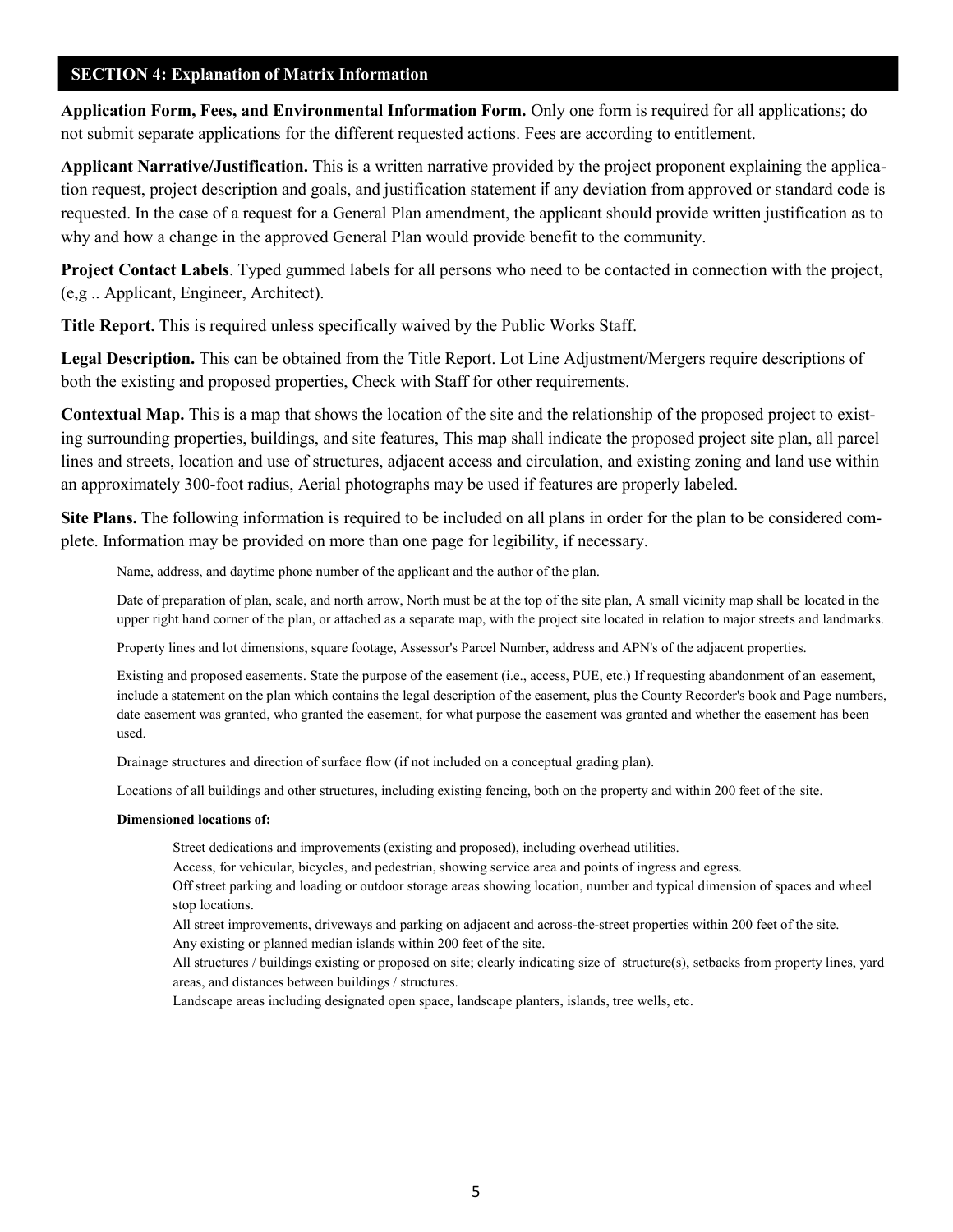Building accessory structure and mechanical equipment locations, including pavement/sidewalks, trellises, light standards, trash enclosures, transformers, and monument signs, including dimensioned setbacks (front, rear, sides)

Location, height and materials of all walls.

All property proposed for public use. Note size of all property to be dedicated, conveyed and / or reserved for streets, open space and affordable housing program dedicated land.

Open space use must be described (i.e., yard, greenbelt, park, drainage, etc.) and a statement disclosing the means whereby such open space provided for public use shall be established and maintained. For residential projects, a separate exhibit showing usable open space locations and calculations shall be included.

Parking areas shall be clearly labeled. Include a summary table of the number of spaces, handicapped spaces and ramps, dimensions of spaces and aisles, and a comparison of required and provided spaces.

Plans must also show location of bike racks. A separate bicycle parking exhibit is suggested for commercial/apartment projects.

#### **Building Elevations**

Illustrative elevations of all sides of buildings and structures. "Illustrative" building elevations means drawn with shadows to give depth with people, cars or trees for scale. Do not cover the elevation with trees, cars, or people - place them behind or on the side.

Illustrative elevations of all walls and/or fences.

Illustrative cross sections and enlargements or architectural elements or details as needed.

All exterior building materials shall be clearly labeled on each sheet of elevations, These shall include notes on all design details such as building materials, roofing materials, trim and building colors, etc. Design details such as lighting fixtures, bicycle racks, paving materials, directory structures, trellis and awnings, fencing, etc. shall be clearly described and drawn.

**Floor Plans.** All floors, including labeled use of each room (bedroom, kitchen, office, warehouse, etc.) Dimensions of all exterior walls, doors, windows and room sizes.

**Materials Board**. A foam core board containing actual samples of roof, building, paint, awning, and window materials.

#### **Conceptual Landscape Plans**

All proposed and existing structures and improvements as shown on the detailed site plan; however, all dimensions shall be excluded, Show roof outlines, including eave overhang.

Conceptual location of all plants and a planting legend which identifies such things as:

Trees, shrubs, and ground cover areas or other softscape elements. Indicate the intended function of plants (ie. street tree, accent tree, canopy shade tree, parking lot tree, screening hedge, etc,)

Plant legend (schedule) shall identify type of plant with genus and common names, size of plants initially and at maximum growth, and corresponding symbol identification for the plan.

Include description of open space areas, (Le, common area, tot lot, barbeque areas, pool/spas, recreation buildings, sports courts, etc ... ) calculation of landscape area or useable open space.

Existing trees on site or other plants proposed for removal and/or retention. Plants to be deleted shall be marked with an 'X' across the trunk or plant base.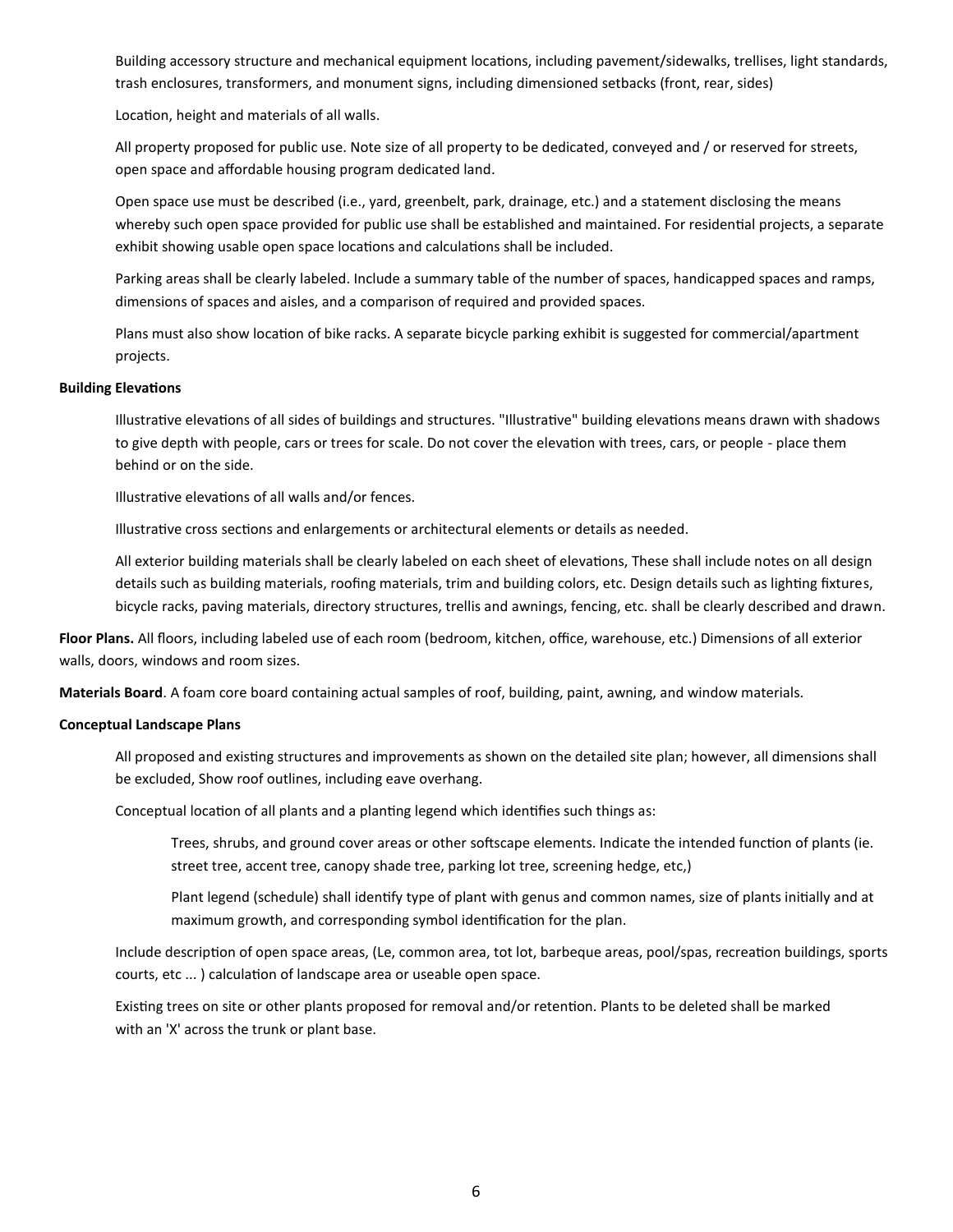Information on identified significant trees (Section 37.04.040) including: species, size, and condition, as determined by an arborist. Details of proposed construction activity within the root zone, including grading trenching, building construction, utility work, staging, storage and parking, both during construction and upon project completion.

Plazas, sidewalks or other hardscape elements, such as special paving materials or rockscape.

Private and public sidewalks, paths or greenbelts.

Primary and secondary project entry points and their treatment (textured paving, accent planting, entry walls, and/or monument signs).

**Parking Lot Shading Plan.** This plan is to be separate from the landscape plan. (See Parking Lot Shading Guidelines handout for examples and approved parking lot tree species)

The plan should clearly show all surfaced areas included in the calculation. Parking areas included should be shaded. A surface area square footage amount shall be indicated.

Tree canopies drawn to scale representing the appropriate canopy size at 15 years and the percentage of shade for each tree clearly indicated using shading or other graphic representation.

Provide a shade calculation table identifying the quantity and type of trees used and the corresponding percentage of shade credited to each tree.

#### **Conceptual Grading Plan.**

Proposed items shall be identified with solid lines and existing features with short dashes or screened

Proposed grading, structures, curbs, walls (ht), sidewalk gutters, drainage structures, swales, etc. The plan shall include spot elevations, gradients, contours, details, cross sections, flow arrows, etc.

Existing features within 200 feet beyond site boundaries; natural ground (contours), trees, structures (pad and floor elevations), drainage courses, streets, etc.

Structures, footprints, pad and floor elevations, retaining walls, etc.

Easements, property lines and rights of way

Earthwork quantities (borrow and disposal areas)

Existing and proposed sewers

Drainage and flood control facilities (size, type, etc.)

Cross sections at all site boundaries to scale, showing existing and proposed grading, cut and fall, wall heights, and elevation differences. Sections should extend through building pads and streets.

Shade pavement and slopes 3: I or steeper

**Tentative Map.** Contents of this map can be obtained from the city's subdivision regulations.

**Reduced** Plans. A set of site plans reduced to 8Y2 x II" paper and legible for photocopying. For Rezoning, Tentative Maps, and Planned Developments the reductions must be PMT reductions.

**Colored Landscape Plans**. Plans should be colored to clearly illustrate locations and percentage of pavement, building areas as well as amount and type of landscape.

**Colored Elevations**. Elevations should be colored to represent as closely as possible the colors and materials proposed.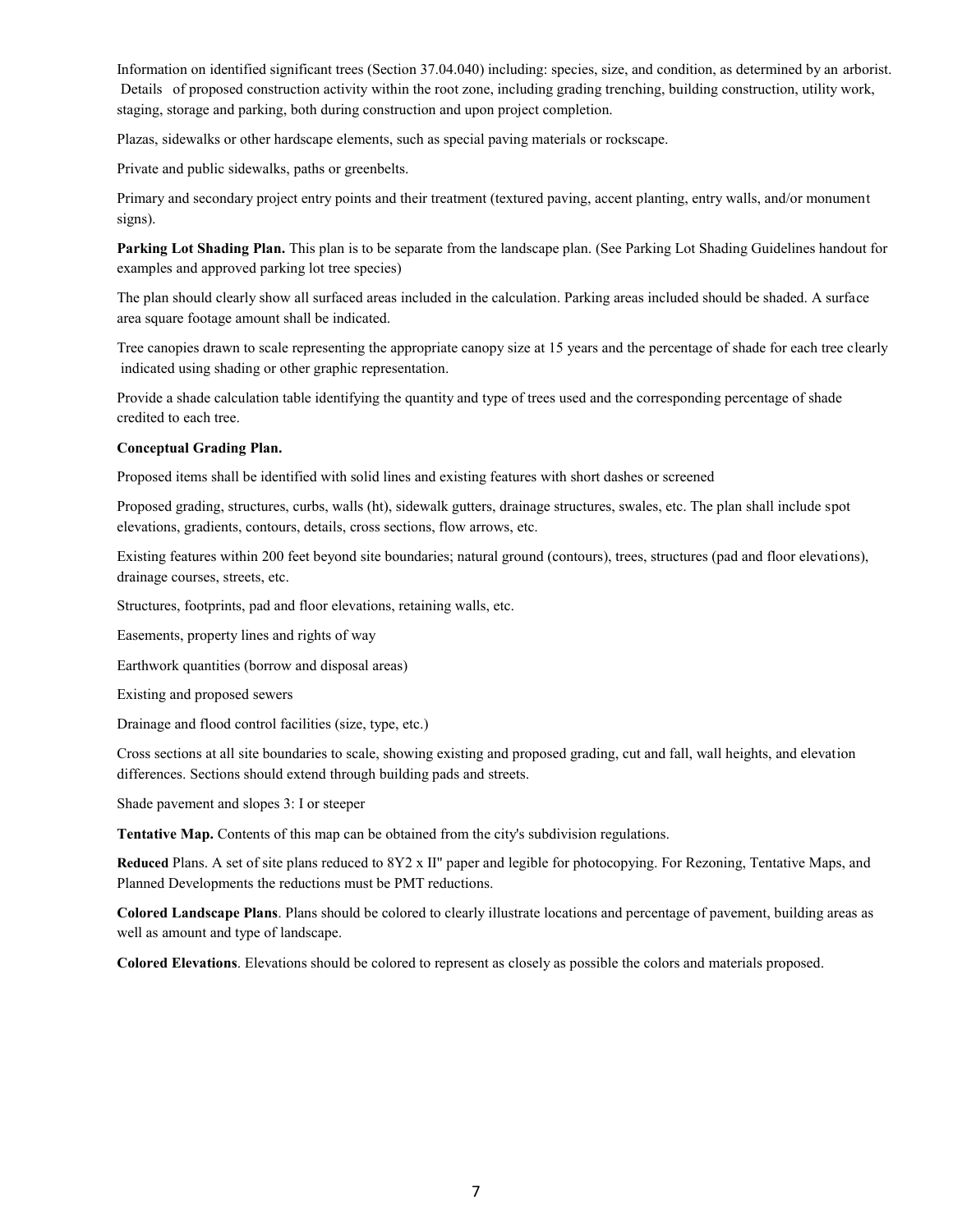# **COST BASED FEE SYSTEM AGREEMENT**

### **Agreement for Payment of Full Cost Recovery Fees for Application Processing**

(Not required for flat fee applications: contact Planning and Building Department if you have any questions.)

(Print names of Property Owners (or Authorized Agent) and Applicant (if different from Owner)

Agree(s) to pay the City of Winters all incurred costs, both direct and indirect, including State-mandated costs, associated with the review and processing of the accompanying application for land use approval(s) with respect to the subject property located at:

#### (Address and/or Assessor's Parcel Number(s)

even if the application is withdrawn or not approved. Reimbursement costs include all items within the scope of the City's adopted Fee Resolutions, as well as the cost of retaining professional consultants to prepare environmental documentation: provide planning, engineering, building inspection, and legal services; and perform other functions related to review and processing of the application. Owner and Applicant understand that one or more deposits will be required to cover the costs noted above at such timers) as requested by the Planning Director. Deposits against hourly rate charges are charged when the total costs to process the application exceed \$1,000.00 and when the amount of time spent by the City to review the application cannot be easily estimated at the time of application. Actual costs are charged based on a tiered hourly rate structure, City agrees to review and process the application in accordance with the Agreement and all applicable laws, regulations, ordinances, standards and policies. Payment in full is required whenever payment of fees is requested or owed, even if the Applicant intends to protest the fee. If the Applicant prevails in the protest, that portion of the fee deemed invalid by the protest shall be refunded to the Applicant.

Owner and Applicant understand and agree that nonpayment of processing fees pursuant to the City's Fee Resolutions may, at the sale and exclusive discretion of the Planning Director, result in temporary or permanent cessation of processing of the application. All amounts due and payable prior to scheduling of the public hearing for the Applicant(s) shall be paid prior to the City scheduling the application for public hearing. Following completion of processing, the City will require that any and all outstanding amounts due be paid and will withhold issuance of further plan checks, entitlements, permits, certificates of occupancy, etc. until all required processing fees have been paid in full.

In any legal action arising, directly or indirectly, out of this Agreement, the prevailing party shall be entitled to recover its reasonable litigation expenses including costs and attorneys' fees.

To the extent allowable by law, Owner agrees to hold City harmless from costs and expenses, including attorneys' fees, incurred by City or held to be the liability of City in connection with City's defense of its actions in any proceeding brought in any State or Federal court challenging the City's actions with respect to the project. Owner understands and acknowledges that City is under no obligation to defend any legal actions challenging the City's actions with respect to the project.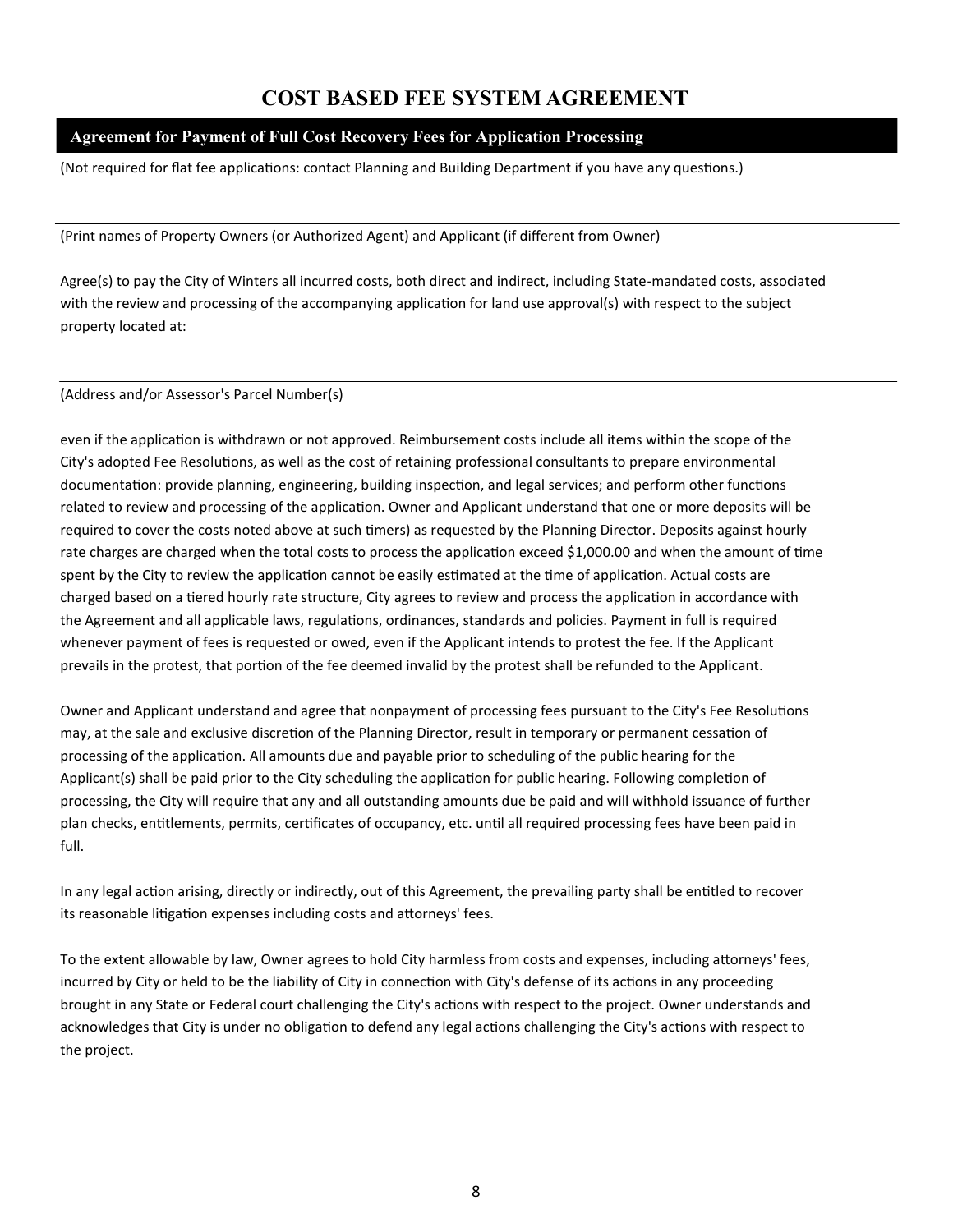The undersigned Owner/Authorized Agent hereby represents that he/she either personally owns the subject property or is a duly authorized agent of the Owner with full authority to execute this Agreement on behalf of Owner. Applicant agrees to be jointly and severally liable with Owner for payment of all fees due under the City's Fee Resolutions.

|                                                                                                                                                                                                                                                                                                                                                                                                                                                         | <u> 1989 - Johann Stoff, amerikansk politiker (d. 1989)</u> |
|---------------------------------------------------------------------------------------------------------------------------------------------------------------------------------------------------------------------------------------------------------------------------------------------------------------------------------------------------------------------------------------------------------------------------------------------------------|-------------------------------------------------------------|
|                                                                                                                                                                                                                                                                                                                                                                                                                                                         |                                                             |
|                                                                                                                                                                                                                                                                                                                                                                                                                                                         |                                                             |
| Address: <u>2008</u>                                                                                                                                                                                                                                                                                                                                                                                                                                    |                                                             |
| Invoices are due and payable within thirty (30) days. Interests will be charged on all delinquent amounts at the<br>rate of ten percent (10%) per annum. Owner agrees that delinquent amount shall constitute a lien on the sub-<br>ject property and expressly consent to recordation of a notice of lien and/or copy of this Agreement against the<br>subject property with respect to any amounts which are delinquent for thirty (30) days or more. |                                                             |
| Name of Property Owner: (please print)                                                                                                                                                                                                                                                                                                                                                                                                                  |                                                             |
| Title:                                                                                                                                                                                                                                                                                                                                                                                                                                                  | Telephone:                                                  |
| Address:                                                                                                                                                                                                                                                                                                                                                                                                                                                |                                                             |
| <b>Signature of Property Owner</b>                                                                                                                                                                                                                                                                                                                                                                                                                      | Date:                                                       |
| <sub>or</sub>                                                                                                                                                                                                                                                                                                                                                                                                                                           |                                                             |
| Signature of Applicant (if different from Owner)                                                                                                                                                                                                                                                                                                                                                                                                        | Date                                                        |
| Signature of Planning Director (or designee)                                                                                                                                                                                                                                                                                                                                                                                                            | Date                                                        |
| FOR CITY USE ONLY:                                                                                                                                                                                                                                                                                                                                                                                                                                      |                                                             |
| Name of Property Owner:                                                                                                                                                                                                                                                                                                                                                                                                                                 |                                                             |
|                                                                                                                                                                                                                                                                                                                                                                                                                                                         |                                                             |
|                                                                                                                                                                                                                                                                                                                                                                                                                                                         |                                                             |
| Fee Deposits: \$                                                                                                                                                                                                                                                                                                                                                                                                                                        | Receipt No. and Date:                                       |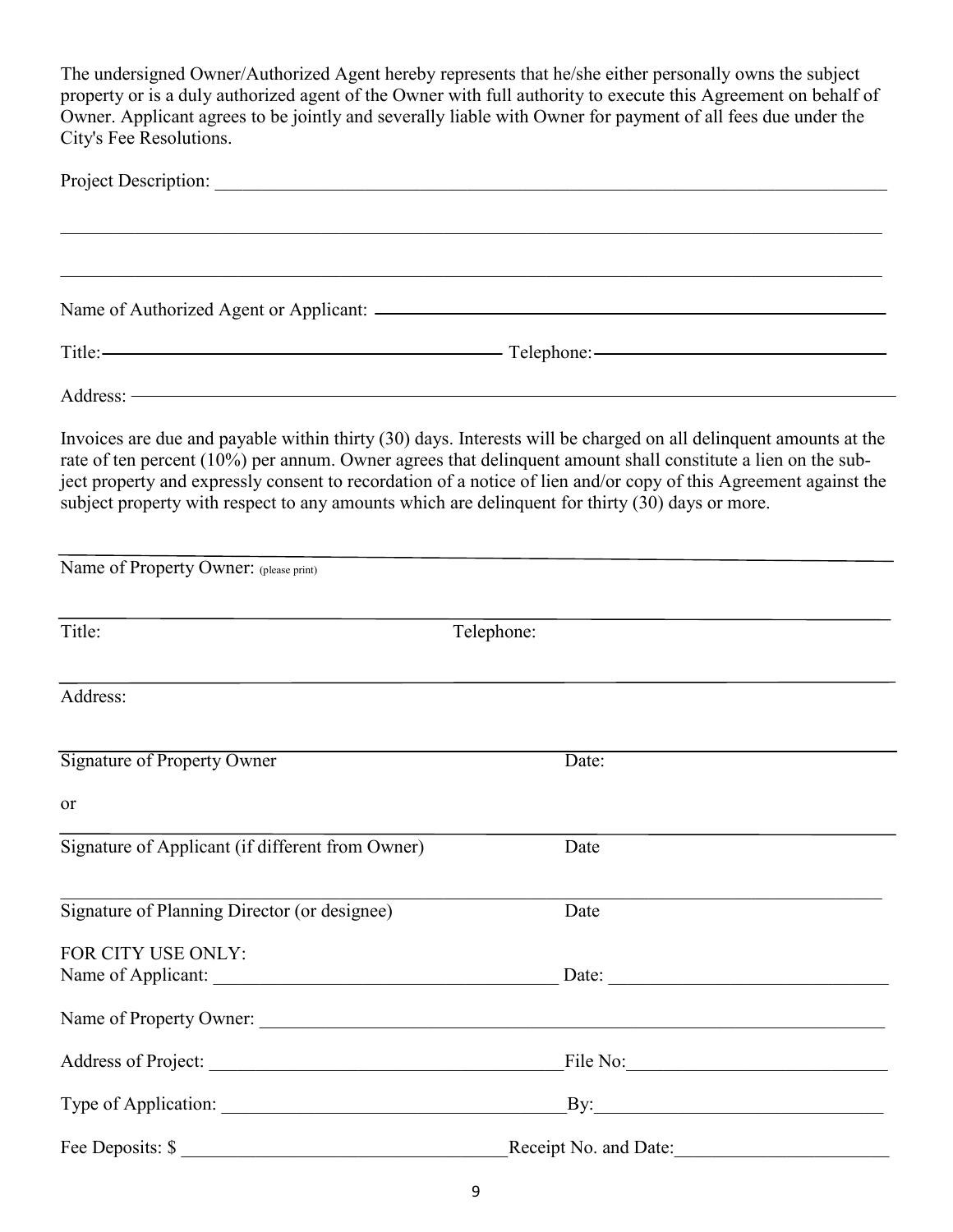## **ENVIRONMENTAL INFORMATION FORM**

**The purpose of this form is to inform the City of the basic components of the proposed project so that the City may review the project pursuant to City policies, ordinances and guidelines; the California Environmental Quality Act; and the City's Environmental Review Regulations. It is important that the information requested in this application be provided in full.**

## **GENERAL INFORMATION (Print or Type)**

INCOMPLETE APPLICATIONS WILL NOT BE PROCESSED. Please note that it is the responsibility of the applicant to ensure that the application is complete at the time of submittal; city staff will not be available to perform work required to provide missing information.

| Name of Proposed Project                                                 | PA#       |
|--------------------------------------------------------------------------|-----------|
|                                                                          |           |
| Location of Project                                                      |           |
|                                                                          |           |
| Applicant/Contact Name                                                   | Phone No: |
|                                                                          |           |
| Address                                                                  | Fax No:   |
|                                                                          |           |
| Name and Address of person preparing this form (if different from above) | Phone No: |
|                                                                          |           |

### Assessors Parcel No

## **GENERAL PROJECT INFORMATION**

Detailed description of the Proposed Project This should provide an adequate description of the site in terms of the ultimate use which will result from the proposed project. Indicate if there are proposed phases for development, the extent of development to occur with each phase, and the anticipated completion of each increment. (Attach additional sheets if necessary):

 $\_$  , and the contribution of the contribution of the contribution of the contribution of the contribution of  $\mathcal{L}_\text{max}$  $\mathcal{L}_\mathcal{L} = \{ \mathcal{L}_\mathcal{L} = \{ \mathcal{L}_\mathcal{L} = \{ \mathcal{L}_\mathcal{L} = \{ \mathcal{L}_\mathcal{L} = \{ \mathcal{L}_\mathcal{L} = \{ \mathcal{L}_\mathcal{L} = \{ \mathcal{L}_\mathcal{L} = \{ \mathcal{L}_\mathcal{L} = \{ \mathcal{L}_\mathcal{L} = \{ \mathcal{L}_\mathcal{L} = \{ \mathcal{L}_\mathcal{L} = \{ \mathcal{L}_\mathcal{L} = \{ \mathcal{L}_\mathcal{L} = \{ \mathcal{L}_\mathcal{$  $\mathcal{L}_\mathcal{L} = \{ \mathcal{L}_\mathcal{L} = \{ \mathcal{L}_\mathcal{L} = \{ \mathcal{L}_\mathcal{L} = \{ \mathcal{L}_\mathcal{L} = \{ \mathcal{L}_\mathcal{L} = \{ \mathcal{L}_\mathcal{L} = \{ \mathcal{L}_\mathcal{L} = \{ \mathcal{L}_\mathcal{L} = \{ \mathcal{L}_\mathcal{L} = \{ \mathcal{L}_\mathcal{L} = \{ \mathcal{L}_\mathcal{L} = \{ \mathcal{L}_\mathcal{L} = \{ \mathcal{L}_\mathcal{L} = \{ \mathcal{L}_\mathcal{$  $\_$  , and the contribution of the contribution of the contribution of the contribution of the contribution of  $\mathcal{L}_\text{max}$  $\_$  , and the contribution of the contribution of the contribution of the contribution of the contribution of  $\mathcal{L}_\text{max}$  $\_$  , and the contribution of the contribution of the contribution of the contribution of the contribution of  $\mathcal{L}_\text{max}$  $\_$  , and the contribution of the contribution of the contribution of the contribution of the contribution of  $\mathcal{L}_\text{max}$  $\mathcal{L}_\mathcal{L} = \{ \mathcal{L}_\mathcal{L} = \{ \mathcal{L}_\mathcal{L} = \{ \mathcal{L}_\mathcal{L} = \{ \mathcal{L}_\mathcal{L} = \{ \mathcal{L}_\mathcal{L} = \{ \mathcal{L}_\mathcal{L} = \{ \mathcal{L}_\mathcal{L} = \{ \mathcal{L}_\mathcal{L} = \{ \mathcal{L}_\mathcal{L} = \{ \mathcal{L}_\mathcal{L} = \{ \mathcal{L}_\mathcal{L} = \{ \mathcal{L}_\mathcal{L} = \{ \mathcal{L}_\mathcal{L} = \{ \mathcal{L}_\mathcal{$  $\_$  , and the contribution of the contribution of the contribution of the contribution of the contribution of  $\mathcal{L}_\text{max}$  $\_$  , and the contribution of the contribution of the contribution of the contribution of the contribution of  $\mathcal{L}_\text{max}$  $\_$  , and the contribution of the contribution of the contribution of the contribution of the contribution of  $\mathcal{L}_\text{max}$  $\_$  , and the contribution of the contribution of the contribution of the contribution of the contribution of  $\mathcal{L}_\text{max}$  $\mathcal{L}_\mathcal{L} = \{ \mathcal{L}_\mathcal{L} = \{ \mathcal{L}_\mathcal{L} = \{ \mathcal{L}_\mathcal{L} = \{ \mathcal{L}_\mathcal{L} = \{ \mathcal{L}_\mathcal{L} = \{ \mathcal{L}_\mathcal{L} = \{ \mathcal{L}_\mathcal{L} = \{ \mathcal{L}_\mathcal{L} = \{ \mathcal{L}_\mathcal{L} = \{ \mathcal{L}_\mathcal{L} = \{ \mathcal{L}_\mathcal{L} = \{ \mathcal{L}_\mathcal{L} = \{ \mathcal{L}_\mathcal{L} = \{ \mathcal{L}_\mathcal{$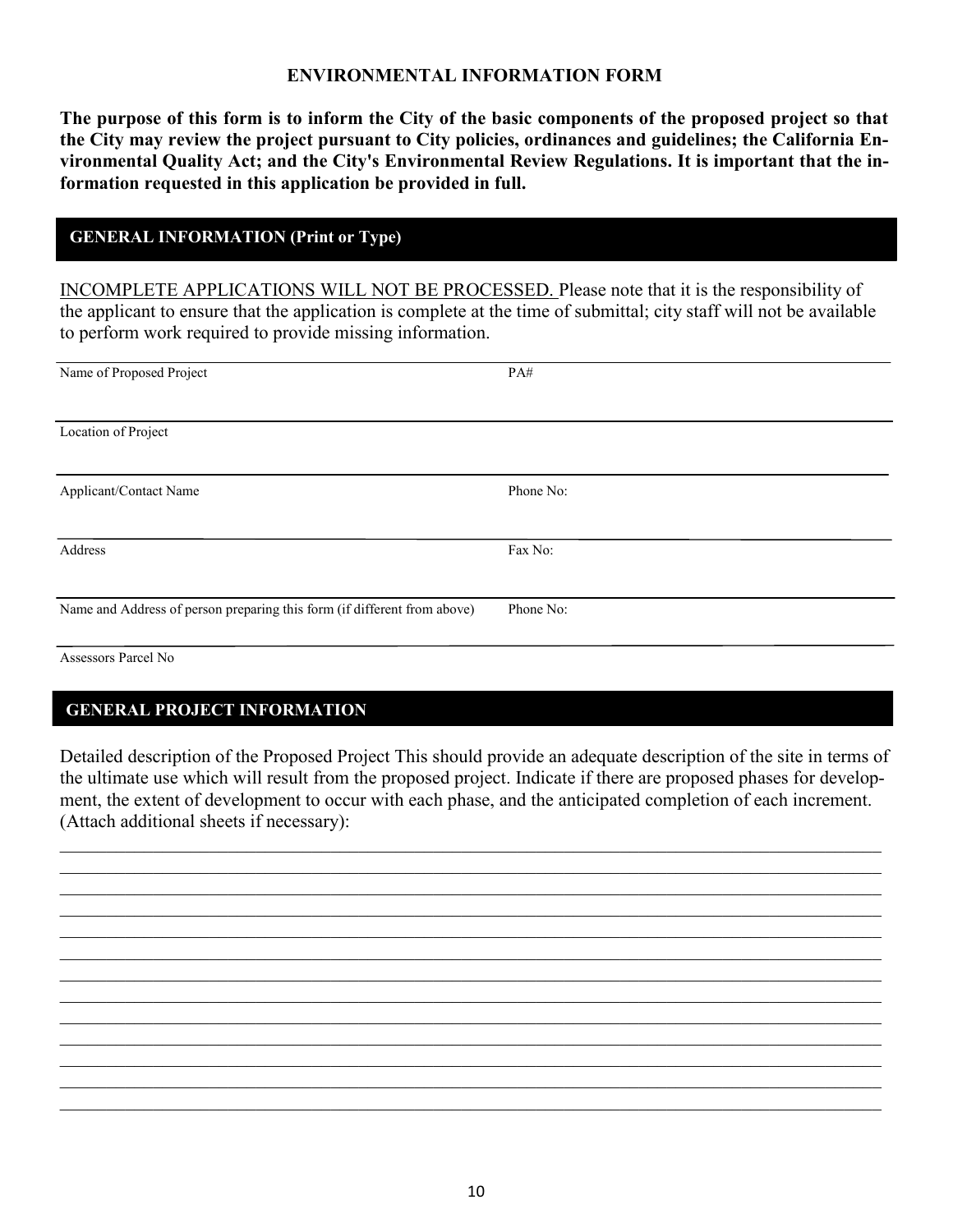Describe any proposed General Plan amendment. planned development. zone change or specific plan amendment which would affect the project site:

 $\_$  , and the contribution of the contribution of the contribution of the contribution of the contribution of  $\mathcal{L}_\text{max}$  $\_$  , and the contribution of the contribution of the contribution of the contribution of the contribution of  $\mathcal{L}_\text{max}$  $\_$  , and the contribution of the contribution of the contribution of the contribution of the contribution of  $\mathcal{L}_\text{max}$ 

Related Projects-If this project is part or a portion of a larger project, describe the previous project by name, preliminary planned development number, or other project identification:

 $\_$  , and the contribution of the contribution of the contribution of the contribution of the contribution of  $\mathcal{L}_\text{max}$  $\_$  , and the contribution of the contribution of the contribution of the contribution of the contribution of  $\mathcal{L}_\text{max}$  $\_$  , and the contribution of the contribution of the contribution of the contribution of the contribution of  $\mathcal{L}_\text{max}$  $\mathcal{L}_\mathcal{L} = \mathcal{L}_\mathcal{L} = \mathcal{L}_\mathcal{L} = \mathcal{L}_\mathcal{L} = \mathcal{L}_\mathcal{L} = \mathcal{L}_\mathcal{L} = \mathcal{L}_\mathcal{L} = \mathcal{L}_\mathcal{L} = \mathcal{L}_\mathcal{L} = \mathcal{L}_\mathcal{L} = \mathcal{L}_\mathcal{L} = \mathcal{L}_\mathcal{L} = \mathcal{L}_\mathcal{L} = \mathcal{L}_\mathcal{L} = \mathcal{L}_\mathcal{L} = \mathcal{L}_\mathcal{L} = \mathcal{L}_\mathcal{L}$ 

Previous Environmental Documents-If this project is part of a larger project for which a Negative Declaration or an Environmental Impact Report has been prepared and certified, reference the document below. Include the date and SCH  $#$  if possible:  $\_\_$ 

 $\_$  , and the contribution of the contribution of the contribution of the contribution of the contribution of  $\mathcal{L}_\text{max}$  $\_$  , and the contribution of the contribution of the contribution of the contribution of the contribution of  $\mathcal{L}_\text{max}$ 

Other permits or approvals-Include a description of all permits and approvals that will be necessary from the City of Winters and other governmental agencies in order to fully implement the project: \_\_\_\_\_\_\_\_\_\_\_\_\_\_\_\_\_\_\_\_\_\_

 $\_$  , and the contribution of the contribution of the contribution of the contribution of the contribution of  $\mathcal{L}_\text{max}$  $\_$  , and the contribution of the contribution of the contribution of the contribution of the contribution of  $\mathcal{L}_\text{max}$  $\mathcal{L}_\mathcal{L} = \mathcal{L}_\mathcal{L} = \mathcal{L}_\mathcal{L} = \mathcal{L}_\mathcal{L} = \mathcal{L}_\mathcal{L} = \mathcal{L}_\mathcal{L} = \mathcal{L}_\mathcal{L} = \mathcal{L}_\mathcal{L} = \mathcal{L}_\mathcal{L} = \mathcal{L}_\mathcal{L} = \mathcal{L}_\mathcal{L} = \mathcal{L}_\mathcal{L} = \mathcal{L}_\mathcal{L} = \mathcal{L}_\mathcal{L} = \mathcal{L}_\mathcal{L} = \mathcal{L}_\mathcal{L} = \mathcal{L}_\mathcal{L}$ 

## **SITE CHARACTERISTICS**

Property size:

Gross (sq. ft./acre)

Net (sq. ft./acre) (total site minus areas of public streets and proposed dedications)

| Zoning:   |  |  |
|-----------|--|--|
| Existing: |  |  |

Existing: Proposed:

| General Plan Designation: |  |
|---------------------------|--|
| Existing:                 |  |

Existing: Proposed: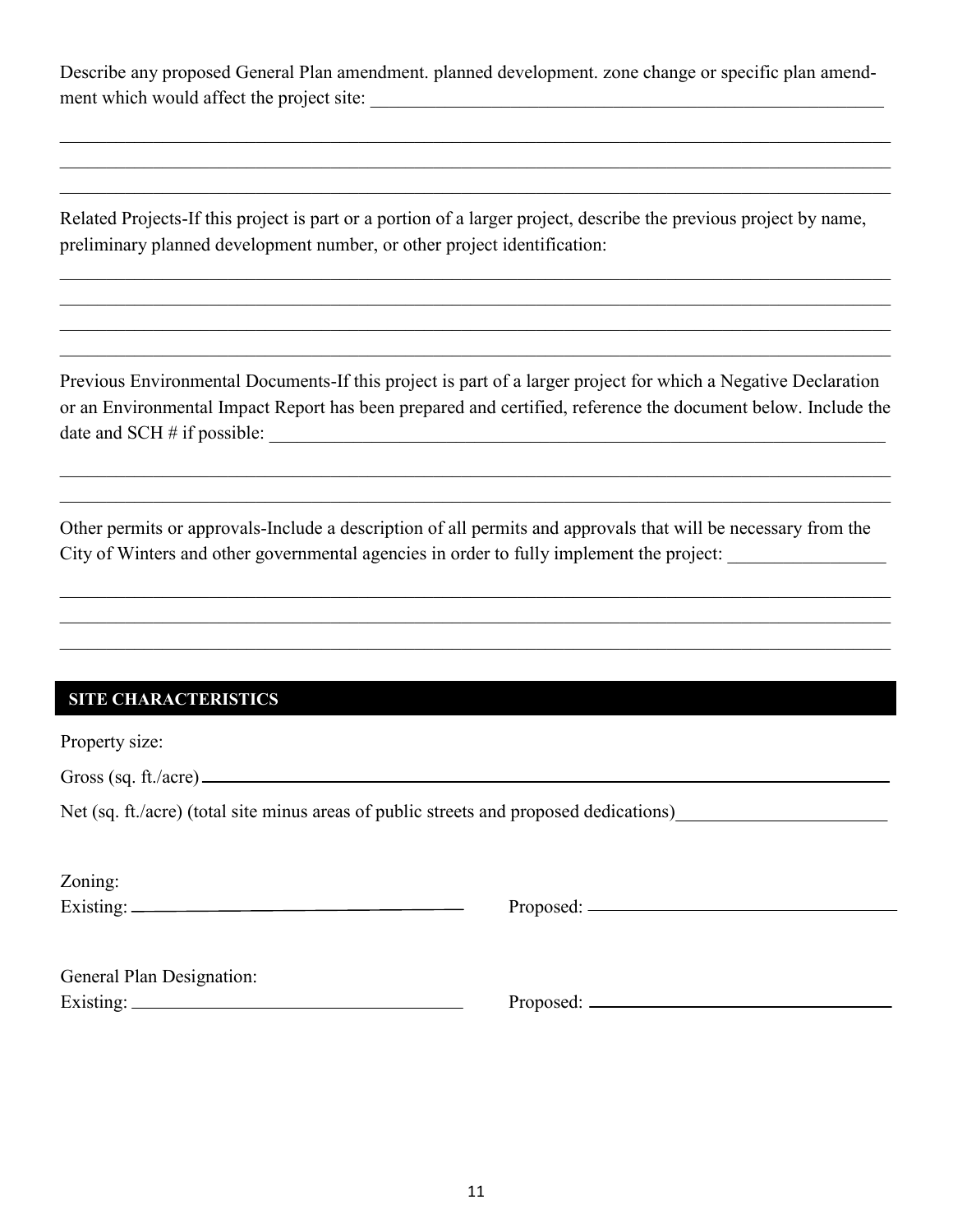Describe the physical setting of the site, as it exists before the project, including information on topography, soils, plants (shrubs, trees) and animals, trails, roads, drainage courses and scenic aspects. Describe any existing structures on site (including age and condition) and the use of the structures. Attach photographs of significant features described. In addition, site all sources of information (i.e. soils and hydrologic studies, biotic and archeological surveys, traffic studies): (Attach additional sheets if necessary)

 $\_$  , and the contribution of the contribution of the contribution of the contribution of the contribution of  $\mathcal{L}_\text{max}$  $\_$  , and the contribution of the contribution of the contribution of the contribution of the contribution of  $\mathcal{L}_\text{max}$  $\_$  , and the contribution of the contribution of the contribution of the contribution of the contribution of  $\mathcal{L}_\text{max}$  $\mathcal{L}_\mathcal{L} = \{ \mathcal{L}_\mathcal{L} = \{ \mathcal{L}_\mathcal{L} = \{ \mathcal{L}_\mathcal{L} = \{ \mathcal{L}_\mathcal{L} = \{ \mathcal{L}_\mathcal{L} = \{ \mathcal{L}_\mathcal{L} = \{ \mathcal{L}_\mathcal{L} = \{ \mathcal{L}_\mathcal{L} = \{ \mathcal{L}_\mathcal{L} = \{ \mathcal{L}_\mathcal{L} = \{ \mathcal{L}_\mathcal{L} = \{ \mathcal{L}_\mathcal{L} = \{ \mathcal{L}_\mathcal{L} = \{ \mathcal{L}_\mathcal{$  $\_$  , and the contribution of the contribution of the contribution of the contribution of the contribution of  $\mathcal{L}_\text{max}$  $\_$  , and the contribution of the contribution of the contribution of the contribution of the contribution of  $\mathcal{L}_\text{max}$  $\_$  , and the contribution of the contribution of the contribution of the contribution of the contribution of  $\mathcal{L}_\text{max}$  $\_$  , and the contribution of the contribution of the contribution of the contribution of the contribution of  $\mathcal{L}_\text{max}$  $\mathcal{L}_\mathcal{L} = \{ \mathcal{L}_\mathcal{L} = \{ \mathcal{L}_\mathcal{L} = \{ \mathcal{L}_\mathcal{L} = \{ \mathcal{L}_\mathcal{L} = \{ \mathcal{L}_\mathcal{L} = \{ \mathcal{L}_\mathcal{L} = \{ \mathcal{L}_\mathcal{L} = \{ \mathcal{L}_\mathcal{L} = \{ \mathcal{L}_\mathcal{L} = \{ \mathcal{L}_\mathcal{L} = \{ \mathcal{L}_\mathcal{L} = \{ \mathcal{L}_\mathcal{L} = \{ \mathcal{L}_\mathcal{L} = \{ \mathcal{L}_\mathcal{$  $\_$  , and the contribution of the contribution of the contribution of the contribution of the contribution of  $\mathcal{L}_\text{max}$ 

In the known history of the site, has there been any use, storage, or discharge of hazardous and/or toxic materials? Examples of hazardous and/or toxic materials include, but are not limited to PCB's; radioactive substances; pesticides and herbicides; fuels, oils, solvents, and other flammable liquids and gasses. Also note, underground storage of any of the above. Please list the materials and describe their use, storage, and/or discharge on the property, as well as the dates of use if known: \_\_\_\_\_\_\_\_\_\_\_\_\_\_\_\_\_\_\_\_\_\_\_\_\_\_\_\_\_\_\_\_\_\_\_\_\_\_\_\_\_\_\_\_\_

 $\_$  , and the contribution of the contribution of the contribution of the contribution of the contribution of  $\mathcal{L}_\text{max}$  $\mathcal{L}_\mathcal{L} = \{ \mathcal{L}_\mathcal{L} = \{ \mathcal{L}_\mathcal{L} = \{ \mathcal{L}_\mathcal{L} = \{ \mathcal{L}_\mathcal{L} = \{ \mathcal{L}_\mathcal{L} = \{ \mathcal{L}_\mathcal{L} = \{ \mathcal{L}_\mathcal{L} = \{ \mathcal{L}_\mathcal{L} = \{ \mathcal{L}_\mathcal{L} = \{ \mathcal{L}_\mathcal{L} = \{ \mathcal{L}_\mathcal{L} = \{ \mathcal{L}_\mathcal{L} = \{ \mathcal{L}_\mathcal{L} = \{ \mathcal{L}_\mathcal{$  $\_$  , and the contribution of the contribution of the contribution of the contribution of the contribution of  $\mathcal{L}_\text{max}$ 

Will the proposed project involve the temporary or long-term use, storage or discharge of hazardous and/or toxic materials, including, but not limited to those examples listed above? If yes, provide an inventory of all such materials to be used and proposed method of disposal. The location of such uses, along with the storage and shipment areas, shall be shown and labeled on the application plans: \_\_\_\_\_\_\_\_\_\_\_\_\_\_\_\_\_\_\_\_\_\_\_\_\_\_\_\_\_\_

 $\_$  , and the contribution of the contribution of the contribution of the contribution of the contribution of  $\mathcal{L}_\text{max}$  $\_$  , and the contribution of the contribution of the contribution of the contribution of the contribution of  $\mathcal{L}_\text{max}$ 

 $\mathcal{L}_\mathcal{L} = \{ \mathcal{L}_\mathcal{L} = \{ \mathcal{L}_\mathcal{L} = \{ \mathcal{L}_\mathcal{L} = \{ \mathcal{L}_\mathcal{L} = \{ \mathcal{L}_\mathcal{L} = \{ \mathcal{L}_\mathcal{L} = \{ \mathcal{L}_\mathcal{L} = \{ \mathcal{L}_\mathcal{L} = \{ \mathcal{L}_\mathcal{L} = \{ \mathcal{L}_\mathcal{L} = \{ \mathcal{L}_\mathcal{L} = \{ \mathcal{L}_\mathcal{L} = \{ \mathcal{L}_\mathcal{L} = \{ \mathcal{L}_\mathcal{$ 

 $\_$  , and the contribution of the contribution of the contribution of the contribution of the contribution of  $\mathcal{L}_\text{max}$ 

 $\mathcal{L}_\mathcal{L} = \{ \mathcal{L}_\mathcal{L} = \{ \mathcal{L}_\mathcal{L} = \{ \mathcal{L}_\mathcal{L} = \{ \mathcal{L}_\mathcal{L} = \{ \mathcal{L}_\mathcal{L} = \{ \mathcal{L}_\mathcal{L} = \{ \mathcal{L}_\mathcal{L} = \{ \mathcal{L}_\mathcal{L} = \{ \mathcal{L}_\mathcal{L} = \{ \mathcal{L}_\mathcal{L} = \{ \mathcal{L}_\mathcal{L} = \{ \mathcal{L}_\mathcal{L} = \{ \mathcal{L}_\mathcal{L} = \{ \mathcal{L}_\mathcal{$ 

Describe surrounding properties, including information on plants, animals and any cultural, historical or scenic aspects. Indicate the type of land use (residential, commercial, etc.), intensity of land use (one-family, apartment houses, retail, etc.) and scale of development (height, frontage, setback, rear yard, etc.):

 $\_$  , and the contribution of the contribution of the contribution of the contribution of the contribution of  $\mathcal{L}_\text{max}$  $\_$  , and the contribution of the contribution of the contribution of the contribution of the contribution of  $\mathcal{L}_\text{max}$  $\_$  , and the contribution of the contribution of the contribution of the contribution of the contribution of  $\mathcal{L}_\text{max}$  $\_$  , and the contribution of the contribution of the contribution of the contribution of the contribution of  $\mathcal{L}_\text{max}$  $\mathcal{L}_\mathcal{L} = \{ \mathcal{L}_\mathcal{L} = \{ \mathcal{L}_\mathcal{L} = \{ \mathcal{L}_\mathcal{L} = \{ \mathcal{L}_\mathcal{L} = \{ \mathcal{L}_\mathcal{L} = \{ \mathcal{L}_\mathcal{L} = \{ \mathcal{L}_\mathcal{L} = \{ \mathcal{L}_\mathcal{L} = \{ \mathcal{L}_\mathcal{L} = \{ \mathcal{L}_\mathcal{L} = \{ \mathcal{L}_\mathcal{L} = \{ \mathcal{L}_\mathcal{L} = \{ \mathcal{L}_\mathcal{L} = \{ \mathcal{L}_\mathcal{$  $\_$  , and the contribution of the contribution of the contribution of the contribution of the contribution of  $\mathcal{L}_\text{max}$  $\_$  , and the contribution of the contribution of the contribution of the contribution of the contribution of  $\mathcal{L}_\text{max}$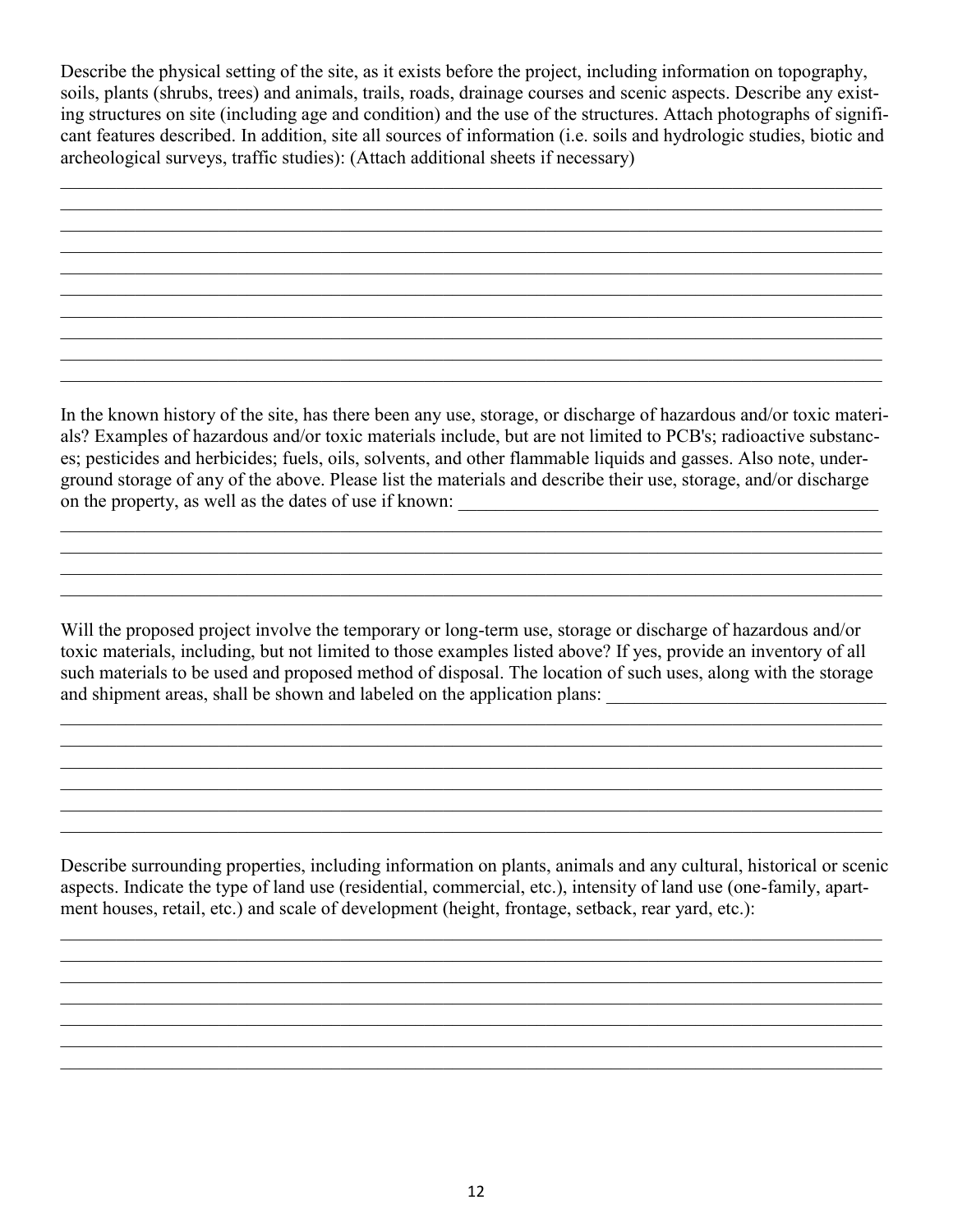Will the proposed project change the pattern, scale or character of the surrounding general area of the project?

Describe the known cultural and/or historical aspects of the site. Site all sources of information (books, published reports and oral history).

Describe any noise sources and their levels that now affect the site (freeway, roadway noise, etc.) and how they will affect the proposed uses.

Describe any short-term or long-term noise to be generated, including source and amount. How will these noise levels affect adjacent properties and on-site uses. What methods of sound proofing are proposed?

Is the project proposed on land which contains fill or a slope of ten percent  $(10\%)$  or more?

Are there any existing erosion problems?

Are there any streams or permanent water courses on the site?

Will the proposed project change drainage patterns or the quality of groundwater? If so, explain:

Will the project affect any drainage channel, creek, pond or any other water body? Describe below:

Will the proposal result in the loss of agricultural land?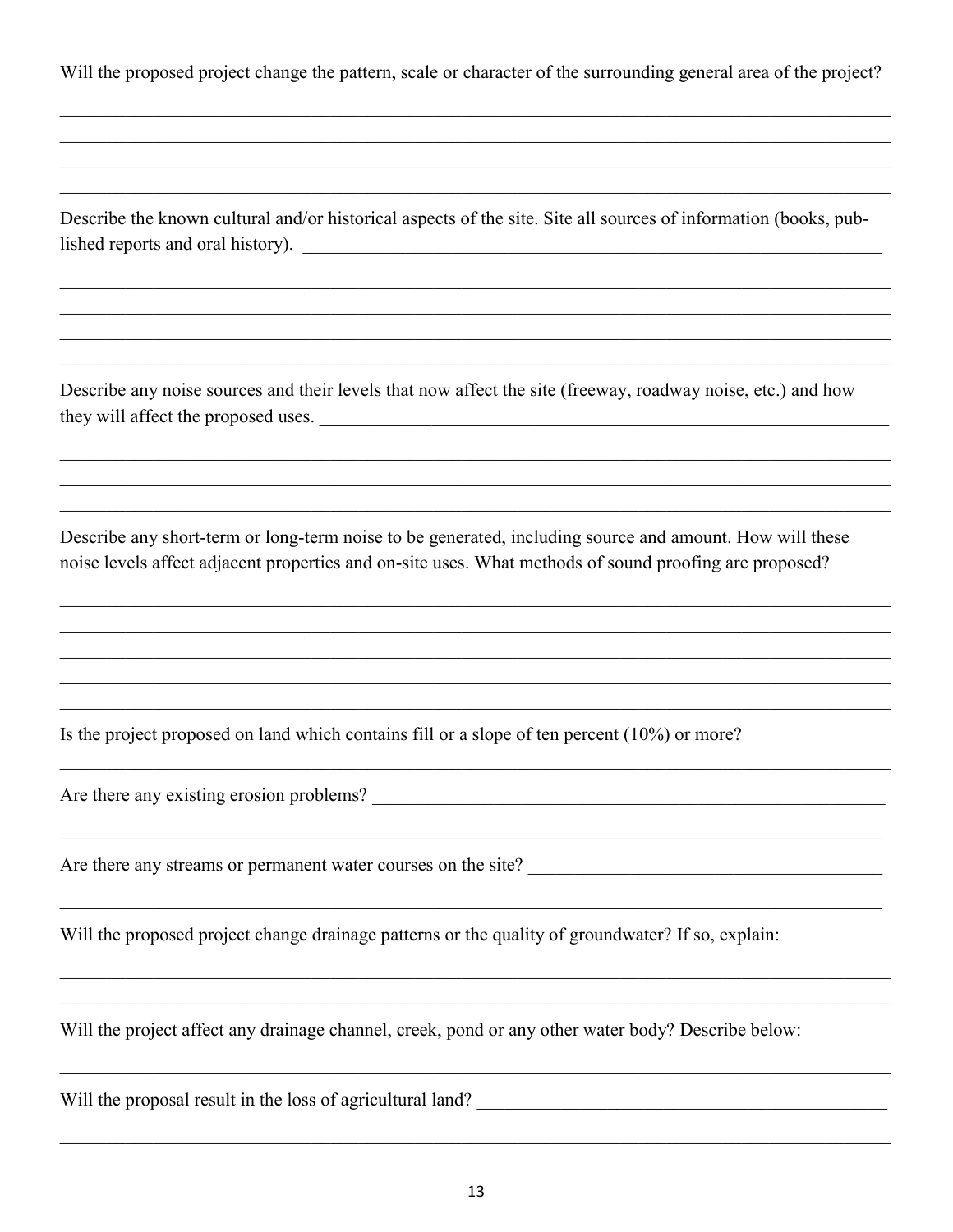Are there any mature or scenic trees or shrubs on the project site? Indicate the number and species to be removed or replaced and the location of the transplant site?

 $\_$  , and the contribution of the contribution of the contribution of the contribution of the contribution of  $\mathcal{L}_\text{max}$  $\_$  , and the contribution of the contribution of the contribution of the contribution of the contribution of  $\mathcal{L}_\text{max}$  $\_$  , and the contribution of the contribution of the contribution of the contribution of the contribution of  $\mathcal{L}_\text{max}$ 

Will the project any riparian habitat or modify the habitat of any species identified as a candidate, sensitive or special status species in local or regional plans, policies or regulations, or by the California Department of Fish and Game or U.S. Fish and Wildlife Service? \_\_\_\_\_\_\_\_\_\_\_\_\_\_\_\_\_\_\_\_\_\_\_\_\_\_\_\_\_\_\_\_\_\_\_\_\_\_\_\_\_\_\_\_\_\_\_\_\_\_\_\_

 $\_$  , and the contribution of the contribution of the contribution of the contribution of the contribution of  $\mathcal{L}_\text{max}$  $\mathcal{L}_\mathcal{L} = \mathcal{L}_\mathcal{L} = \mathcal{L}_\mathcal{L} = \mathcal{L}_\mathcal{L} = \mathcal{L}_\mathcal{L} = \mathcal{L}_\mathcal{L} = \mathcal{L}_\mathcal{L} = \mathcal{L}_\mathcal{L} = \mathcal{L}_\mathcal{L} = \mathcal{L}_\mathcal{L} = \mathcal{L}_\mathcal{L} = \mathcal{L}_\mathcal{L} = \mathcal{L}_\mathcal{L} = \mathcal{L}_\mathcal{L} = \mathcal{L}_\mathcal{L} = \mathcal{L}_\mathcal{L} = \mathcal{L}_\mathcal{L}$  $\_$  , and the contribution of the contribution of the contribution of the contribution of the contribution of  $\mathcal{L}_\text{max}$ 

Will the project result in any new noise source, or will it place new residents in an area of high traffic noise or noise from any other source? \_\_\_\_\_\_\_\_\_\_\_\_\_\_\_\_\_\_\_\_\_\_\_\_\_\_\_\_\_\_\_\_\_\_\_\_\_\_\_\_\_\_\_\_\_\_\_\_\_\_\_\_\_\_\_\_\_\_\_\_\_\_\_\_\_

 $\_$  , and the contribution of the contribution of the contribution of the contribution of the contribution of  $\mathcal{L}_\text{max}$  $\mathcal{L}_\mathcal{L} = \mathcal{L}_\mathcal{L} = \mathcal{L}_\mathcal{L} = \mathcal{L}_\mathcal{L} = \mathcal{L}_\mathcal{L} = \mathcal{L}_\mathcal{L} = \mathcal{L}_\mathcal{L} = \mathcal{L}_\mathcal{L} = \mathcal{L}_\mathcal{L} = \mathcal{L}_\mathcal{L} = \mathcal{L}_\mathcal{L} = \mathcal{L}_\mathcal{L} = \mathcal{L}_\mathcal{L} = \mathcal{L}_\mathcal{L} = \mathcal{L}_\mathcal{L} = \mathcal{L}_\mathcal{L} = \mathcal{L}_\mathcal{L}$ 

Describe any air pollutants, other than vehicle exhaust, which would be generated by this project, both during and after construction. Dust particulates are considered pollutants.

 $\_$  , and the contribution of the contribution of the contribution of the contribution of the contribution of  $\mathcal{L}_\text{max}$ 

 $\_$  , and the contribution of the contribution of the contribution of the contribution of the contribution of  $\mathcal{L}_\text{max}$  $\_$  , and the contribution of the contribution of the contribution of the contribution of the contribution of  $\mathcal{L}_\text{max}$  $\mathcal{L}_\mathcal{L} = \mathcal{L}_\mathcal{L} = \mathcal{L}_\mathcal{L} = \mathcal{L}_\mathcal{L} = \mathcal{L}_\mathcal{L} = \mathcal{L}_\mathcal{L} = \mathcal{L}_\mathcal{L} = \mathcal{L}_\mathcal{L} = \mathcal{L}_\mathcal{L} = \mathcal{L}_\mathcal{L} = \mathcal{L}_\mathcal{L} = \mathcal{L}_\mathcal{L} = \mathcal{L}_\mathcal{L} = \mathcal{L}_\mathcal{L} = \mathcal{L}_\mathcal{L} = \mathcal{L}_\mathcal{L} = \mathcal{L}_\mathcal{L}$ 

Will the project produce new sources of dust, ash, smoke, fumes or odor? If yes, describe the source of the emission, methods to control emissions and means of mitigating those effects on adjacent properties:

Will the project create any new light source or significant glare, other than street lighting? Describe below:

 $\_$  , and the contribution of the contribution of the contribution of the contribution of the contribution of  $\mathcal{L}_\text{max}$  $\_$  , and the contribution of the contribution of the contribution of the contribution of the contribution of  $\mathcal{L}_\text{max}$ 

## **PROPOSED BUILDING CHARACTERISTICS (BOTH RESIDENTIAL AND NON-RESIDENTIAL)**

Size of new structure or addition in gross square feet: \_\_\_\_\_\_\_\_\_\_\_\_\_\_\_\_\_\_\_\_\_\_\_\_\_\_\_\_\_\_\_\_\_\_\_\_\_\_\_\_\_\_\_\_\_ Building height measured from ground to highest point in feet: \_\_\_\_\_\_\_\_\_\_\_\_\_\_\_\_\_\_\_\_\_\_\_\_\_\_\_\_\_\_\_\_\_\_\_\_\_\_ Number of floors / stories: Height of other appurtenances (antennas, steeples, etc.) measured from ground:  $\_$  , and the contribution of the contribution of the contribution of the contribution of the contribution of  $\mathcal{L}_\text{max}$  $\frac{1}{\sqrt{2\pi}}$ 

| Project site coverage: Building |             | sq. ft. |  |
|---------------------------------|-------------|---------|--|
|                                 | Landscaping | sg. ft  |  |
|                                 | Paving      | sg. ft  |  |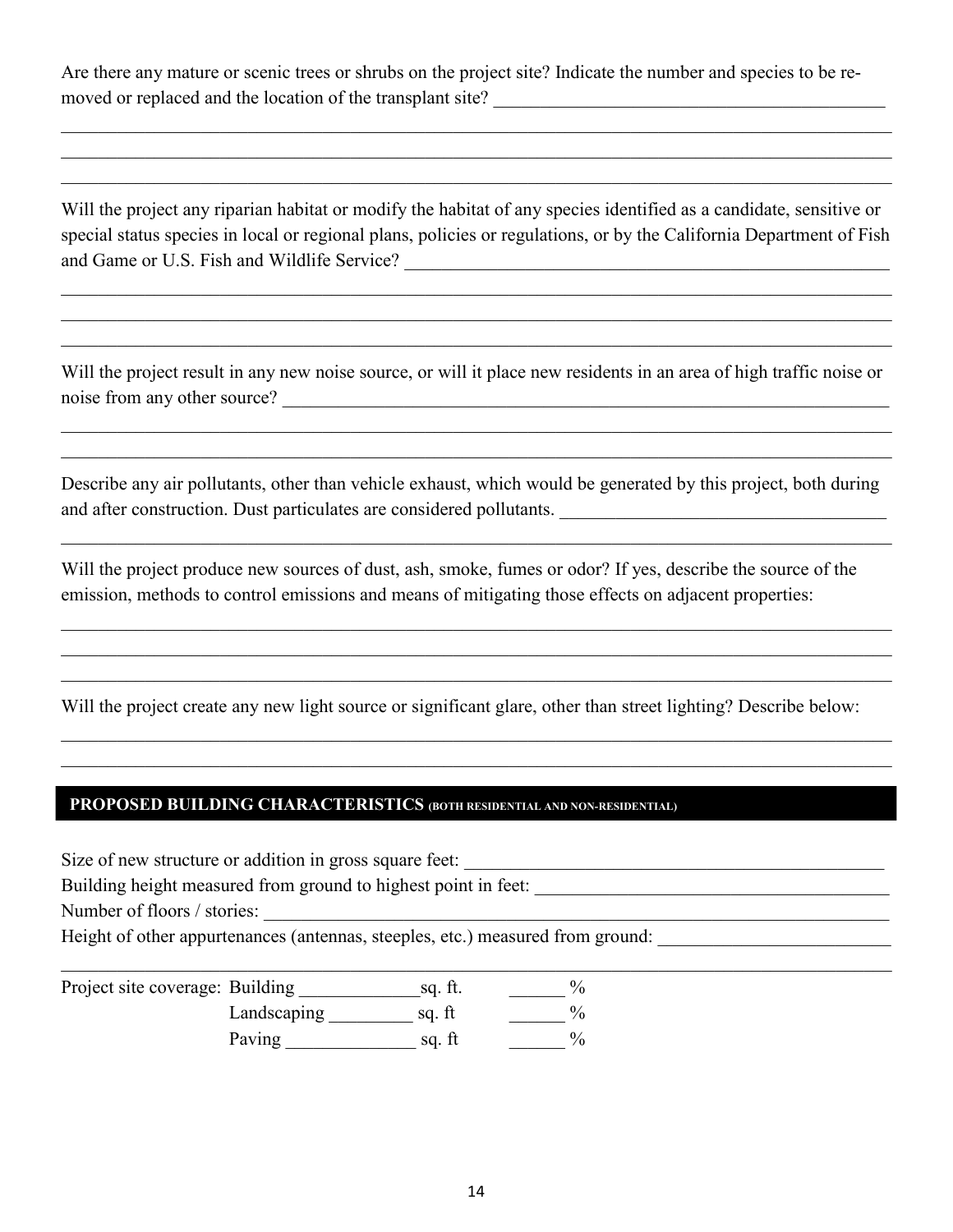| Total number of off-street parking spaces required: ____________________________     |                                                                                                                                                           |            |                               | Provided:                                                                                                                                                                                                                                                                                                                                          |  |  |
|--------------------------------------------------------------------------------------|-----------------------------------------------------------------------------------------------------------------------------------------------------------|------------|-------------------------------|----------------------------------------------------------------------------------------------------------------------------------------------------------------------------------------------------------------------------------------------------------------------------------------------------------------------------------------------------|--|--|
|                                                                                      |                                                                                                                                                           |            |                               |                                                                                                                                                                                                                                                                                                                                                    |  |  |
|                                                                                      |                                                                                                                                                           |            |                               |                                                                                                                                                                                                                                                                                                                                                    |  |  |
| <b>RESIDENTIAL PROJECT</b>                                                           |                                                                                                                                                           |            |                               |                                                                                                                                                                                                                                                                                                                                                    |  |  |
|                                                                                      |                                                                                                                                                           |            | Net density / acre:           |                                                                                                                                                                                                                                                                                                                                                    |  |  |
|                                                                                      |                                                                                                                                                           |            | Gross density / acre:         |                                                                                                                                                                                                                                                                                                                                                    |  |  |
|                                                                                      |                                                                                                                                                           |            |                               |                                                                                                                                                                                                                                                                                                                                                    |  |  |
|                                                                                      | Single Family                                                                                                                                             | Two Family | Multi-family<br>(More than 2) | Co-op / Condominium<br>(Ownership)                                                                                                                                                                                                                                                                                                                 |  |  |
| Number of units:<br>Size of lot /unit:                                               |                                                                                                                                                           |            |                               |                                                                                                                                                                                                                                                                                                                                                    |  |  |
|                                                                                      | Single Family                                                                                                                                             | Two Family | Multi Family                  | Co-op / Condominium                                                                                                                                                                                                                                                                                                                                |  |  |
| Size of unit:<br>Studio:<br>I Bedroom<br>2 Bedroom<br>3 Bedroom<br>4+ Bedroom        |                                                                                                                                                           |            |                               |                                                                                                                                                                                                                                                                                                                                                    |  |  |
|                                                                                      |                                                                                                                                                           |            |                               | RETAIL, COMMERCIAL, INDUSTRIAL, INSTITUTIONAL OR OTHER PROJECT                                                                                                                                                                                                                                                                                     |  |  |
| Type of use(s): $\qquad \qquad$                                                      |                                                                                                                                                           |            |                               |                                                                                                                                                                                                                                                                                                                                                    |  |  |
| Oriented to: Regional<br>Hours of operation:<br>Total occupancy / building capacity: |                                                                                                                                                           |            | <b>City</b>                   | Neighborhood Neighborhood                                                                                                                                                                                                                                                                                                                          |  |  |
|                                                                                      |                                                                                                                                                           |            |                               |                                                                                                                                                                                                                                                                                                                                                    |  |  |
|                                                                                      | Number of employees (total): Employees per shift:<br>Number of visitors / customers on site at busiest time (best estimate): ____________________________ |            |                               |                                                                                                                                                                                                                                                                                                                                                    |  |  |
|                                                                                      |                                                                                                                                                           |            |                               | Approximately how many tons of solid waste will the project produce each year?<br>Is the project site within 2.000 feet of an identified hazardous / toxic site?<br>Is the project site within 2,000 feet of a school or hospital?<br>What is the current and estimated number of motor vehicles to arrive at the site as a result of the project? |  |  |
|                                                                                      |                                                                                                                                                           |            |                               | How close is the project to the nearest public park or recreation area?<br>What schools will be affected by this project?                                                                                                                                                                                                                          |  |  |